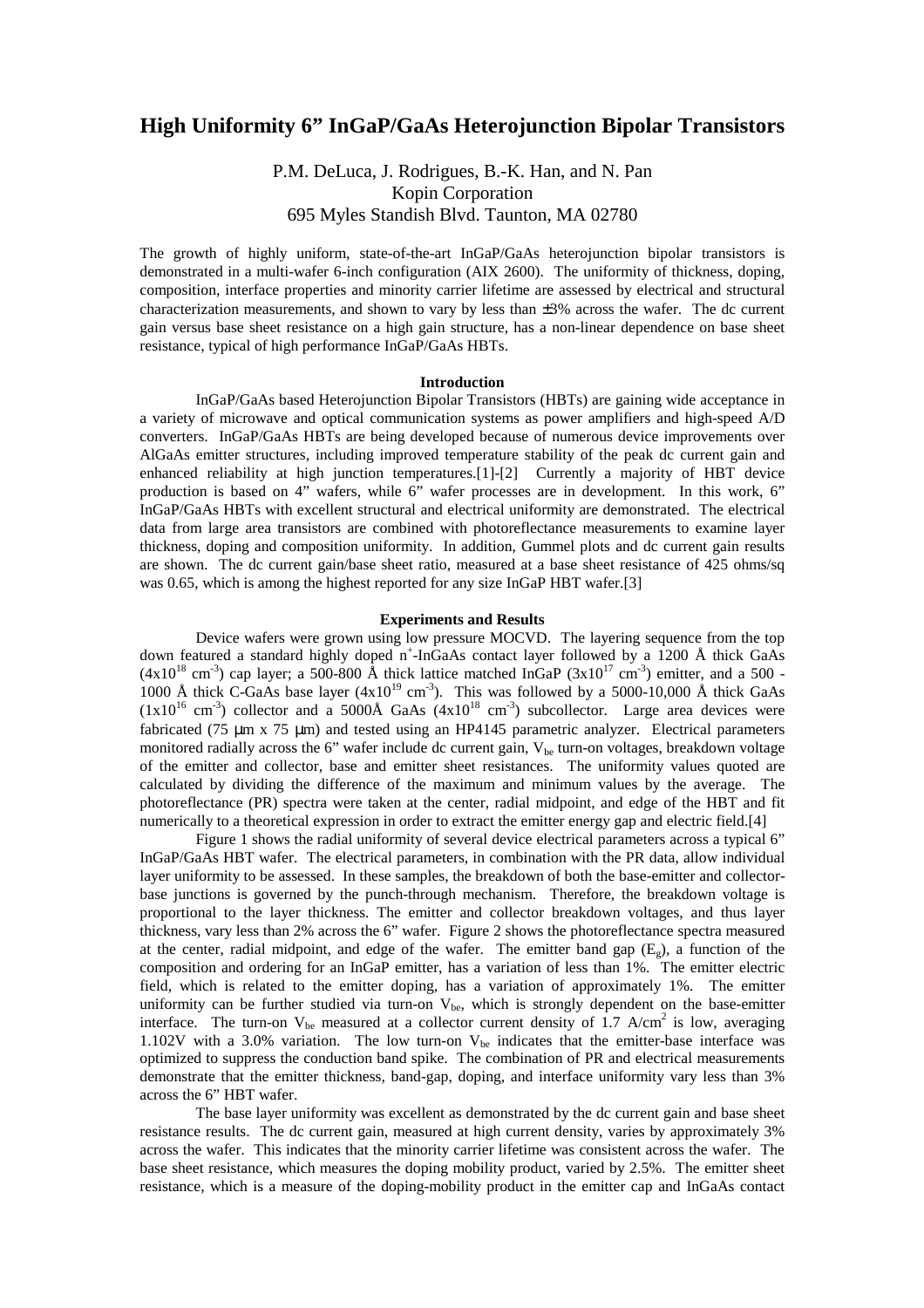layers, was also excellent, with a variation of 6%. These results clearly indicate that 6" InGaP/GaAs HBT device wafers with layer thickness, composition, and doping uniformity of better than  $\pm 3\%$  are possible in a high volume-manufacturing environment.

The Gummel plots overlaid in Fig. 3 include typical large area results from both a thick and a thin base layer device. The gain variation is the result of differences in the base current at high injection levels. The collector current is nearly identical in both devices, having an ideality factor of 1.01**.** In both cases the base current at low bias is small, indicating minimal space charge recombination. The difference in base current, and therefore current gain, is dominated by neutral base recombination, which is linear with base thickness. The higher base sheet sample has a thinner base resulting in reduced recombination and increased current gain.

The dc current gain  $(\beta)$  of large area HBT devices is an important figure of merit reflecting the material quality of the device. The current gain at low current density is limited by space charge recombination in the emitter. At high current density, the current gain is limited by neutral base recombination, which is controlled by the minority carrier lifetime of the electrons in the heavily doped p-type base layer. In the case where gain is limited by neutral base recombination, the gain is expressed as a function of the minority carrier lifetime in the base (τ), base thickness ( $w<sub>b</sub>$ ), and average minority carrier velocity in the base (υ) [5]

## $β ≡ υτ/w<sub>b</sub>$

Fig. 4 shows dc current gain as a function of base sheet resistance  $(R_{sb})$  from two different series of InGaP/GaAs HBT's measured at high injection levels  $(J_c = 1.0 \text{ kA/cm}^2)$ . In each series, the HBT structure is identical except for the base thickness. The dc current gains in this base sheet resistance range are consistent with state-of-the-art 4-inch InGaP/GaAs HBT wafers. The solid lines represent fits to the gain as a function of  $R_{sb}$ . The low gain series, ( $\Diamond$ ), exhibits a linear dependence on  $R<sub>sb</sub>$ , as expected for structures where the base current is dominated by recombination in the neutral base.(see above discussion) The high gain series,  $(\Delta)$ , is best fit by a power function with a power exponent (m) exceeding 1.35. ( $\beta = A_0 R_s^m$ ) The power law dependence of dc current gain on base sheet resistance is unexpected for HBTs limited by neutral base recombination. However, high performance GaAs-based HBTs have consistently shown such a dependence.[3][6] The non-linear behavior of the current gain suggests that the minority carrier lifetime may exhibit a thickness dependence. This could be explained if the minority carrier lifetime moves from a regime controlled by trap recombination to a regime where Auger recombination begins to play a role.

### **Conclusion**

Production InGaP/GaAs 6" HBT wafers with individual layer thickness, composition, and doping variations of less than 5% have been demonstrated via electrical and photoreflectance measurements. A dc current gain of 280 at a base sheet resistance of 425 ohms/sq is shown, among the highest reported for this material system. Finally, the current gain displayed a power law dependence on base sheet resistance, typical of state-of-the-art InGaP HBTs.

#### **References:**

- [1] N. Pan *et al*., "High Reliability InGaP/GaAs HBT," *IEEE Electron Device Lett*., vol. 19, pp. 115, 1998.
- [2] T.S. Low *et al*., "Migration from an AlGaAs to an InGaP emitter HBT IC process for improved reliability," in *Proc. GaAs IC Symp*., 1998, p. 153.
- [3] N. Pan *et al*., "High DC current gain InGaP/GaAs HBT," in *Proc. 25th ISCS*., 1998, p. 291.
- [4] F.H. Pollack *et al.*, "Contactless room temperature analysis of heterojunction bipolar transistor wafer structures using photoreflectance", *Proc. Int. Workshop on Semicond. Char.: Present Status and Future Needs*, pp. 669-672, 1995.
- [5] H. Kroemer, "Heterostructure bipolar transistors and integrated circuits," *Proc. IEEE*, vol. 70, pp. 13-25, 1982.
- [6] R.Welser *et al*, "Role of neutral base recombination in high gain AlGaAs/GaAs HBT's", *IEEE Trans. Electron Devices*, vol. 46, pp. 1599-1607, 1999.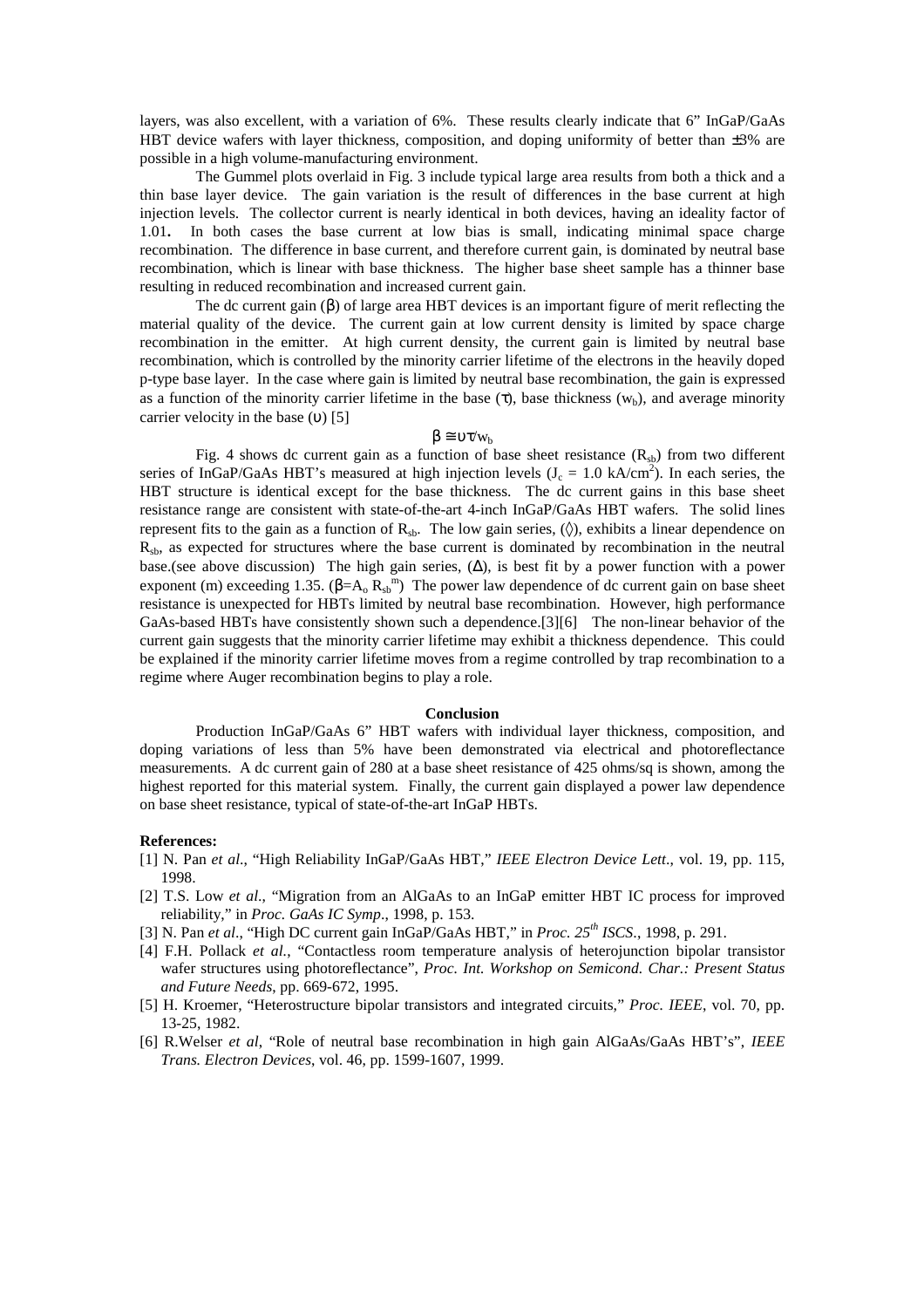

**Figure 1.** Large area device characteristics ( $L = 75 \mu m \times 75 \mu m$ ) taken in a radial direction on a 6" InGaP/GaAs HBT wafer. DC current gain,  $V_{be}$ , base sheet resistance, emitter sheet resistance, baseemitter breakdown voltage, and collector-base breakdown voltages are shown in the table.



**Photoreflectance Spectra**

Figure 2. Photoreflectance spectra taken at the center, radial midpoint and edge of a 6" InGaP/GaAs HBT. The emitter electric field and band gap are shown in the table.